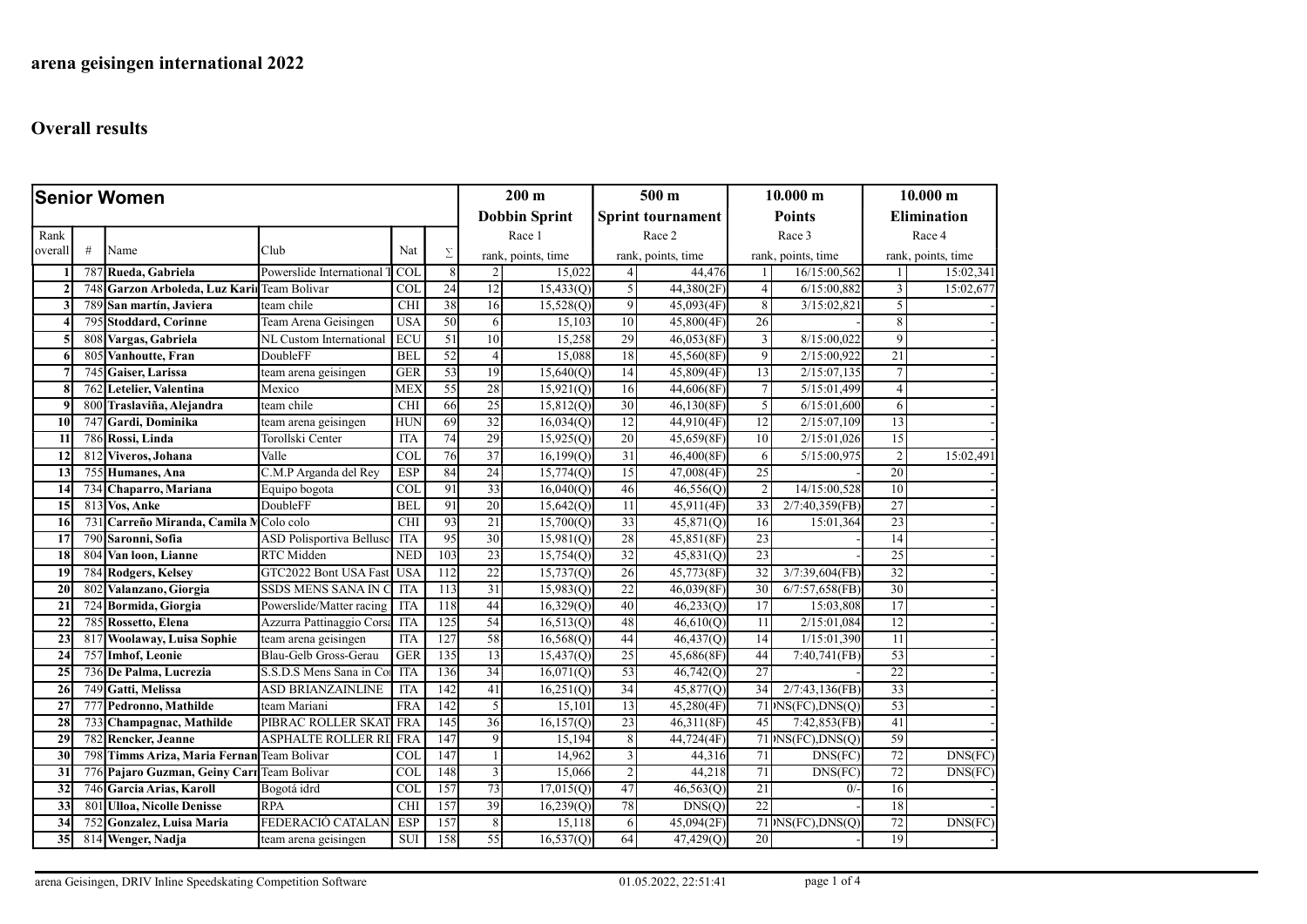| <b>Senior Women</b> |                 |                                                       |                                 |            |                  | $200 \text{ m}$ |                      | 500 m            |                          | 10.000 m      |                                           | 10.000 m           |                    |
|---------------------|-----------------|-------------------------------------------------------|---------------------------------|------------|------------------|-----------------|----------------------|------------------|--------------------------|---------------|-------------------------------------------|--------------------|--------------------|
|                     |                 |                                                       |                                 |            |                  |                 | <b>Dobbin Sprint</b> |                  | <b>Sprint tournament</b> | <b>Points</b> |                                           | <b>Elimination</b> |                    |
| Rank                |                 |                                                       |                                 |            |                  |                 | Race 1               |                  | Race 2                   |               | Race 3                                    |                    | Race 4             |
| overall             | $\#$            | Name                                                  | Club                            | Nat        | $\Sigma$         |                 | rank, points, time   |                  | rank, points, time       |               | rank, points, time                        |                    | rank, points, time |
| 36                  | 806             | <b>Vanhoutte</b> , Stien                              | NL Custom International         | <b>BEL</b> | 158              | 26              | 15,863(Q)            | 27               | 45,841(8F)               | 50            | $0/-$                                     | 55                 | DNS(FB)            |
| 37                  | 807             | Varani, Asja                                          | A.S.D. ROLLING PATTIN           | <b>ITA</b> | 159              | 15              | 15,482(Q)            | $\left  \right $ | 44,110                   |               | $71 $ $NS(FC), DNS(Q)$                    | 72                 | DNS(FC)            |
| 38                  | 732             | Carrero Lopez, Nagge Andr Unión Norte                 |                                 | <b>COL</b> | 161              | 46              | 16,364(Q)            | 51               | 46,719(Q)                | 35            | 2/7:54,007(FB)                            | 29                 | 15:58,909(FB)      |
| 39                  | 775             | Paganello, Alessia                                    | <b>ASD Polisportiva Bellusc</b> | <b>ITA</b> | 164              | 27              | 15,886(Q)            | 36               | 45,930(Q)                | 54            |                                           | 47                 |                    |
| 40                  | 792             | Schimek, Laethisia                                    | Powerslide/Matter racing        | <b>GER</b> | 167              | 17              | 15,529(Q)            | $7\overline{ }$  | 44,738(2F)               |               | $71 $ NS(FC),DNS(Q)                       | 72                 | DNS(FC)            |
| 41                  | 81 <sub>2</sub> | Soberanis, Dalia                                      | team arena geisingen            | <b>GTM</b> | 173              | 11              | 15,408(Q)            | 19               | 45,589(8F)               |               | $71 $ NS(FC), DNS(Q)                      | 72                 | DNS(FC)            |
| 42                  |                 | 810 Veen, Fleur                                       | Team A6.nl                      | <b>NED</b> | 174              | 52              | 16,478(Q)            | 78               | DNS(Q)                   | 18            | 15:05,344                                 | 26                 |                    |
| 43                  |                 | 725 Brunet Álvarez, Haila                             | MX Takino MPC                   | <b>CUB</b> | 174              | $\overline{14}$ | 15,444(Q)            | 24               | 44,630(8F)               |               | $71$ <sup>MS(FC), DNS(Q)</sup>            | 65                 |                    |
| 44                  |                 | 726 Buccolini, Valentina                              | A.P.D. JUVENILIA                | <b>ITA</b> | 179              | 40              | 16,249(Q)            | 37               | 45,992(Q)                | 50            |                                           | 52                 |                    |
| 45                  |                 | 756 Hunyadi, Anna                                     | Tornado Team                    | HUN        | 186              | 64              | 16,717(Q)            | 38               | 46,066(Q)                | 47            | 7:44,304(FB)                              | 37                 |                    |
| 46                  | 772             | Noordergraaf, Nikki                                   | <b>KTT Zuidwest Inline</b>      | <b>NED</b> | 188              | 69              | 16,937(Q)            | 42               | 46,339(Q)                | 38            | 7:39,536(FB)                              | 39                 |                    |
| 47                  | 781             | <b>Perez Moreales, Romina</b>                         | Colo colo                       | CHI        | 190              | 18              | 15,633(Q)            | 43               | 46,402(Q)                |               | $71$ <sub><i>p</i>NS(FC)</sub> , $DNS(Q)$ | 58                 |                    |
| 48                  | 797             | Tiberto, Angela                                       | <b>ASD Polisportiva Bellusc</b> | ITA        | 190              | 42              | 16,290(Q)            | 21               | 45,814(8F)               | 65            | 8:04,618(FC)                              | 62                 |                    |
| 49                  | 735             | Corsini, Giorgia                                      | a.s.d. olimpiade pattinator     | <b>ITA</b> | 191              | 62              | 16,660(Q)            | 66               | 47,537(Q)                | 28            |                                           | 35                 |                    |
| 50                  | 742             | Fajkusova, Marketa                                    | <b>KSBM</b> Praha               | <b>CZE</b> | 191              | 53              | 16,506(Q)            | 41               | 46,263(Q)                | 52            |                                           | 45                 |                    |
| 51                  |                 | 779 Petry, Franziska                                  | Team Redvil Racer / TSG         | <b>GER</b> | 191              | 43              | 16,325(Q)            | 56               | 46,828(Q)                | 46            | 7:43,396(FB)                              | 46                 |                    |
| $\overline{52}$     |                 | 737 Del Rio, Abril                                    | C.M.P Arganda del Rey           | <b>ESP</b> | 196              | 65              | 16,760(Q)            | 59               | 47,176(Q)                | 36            | 1/7:39,464(FB)                            | 36                 |                    |
| 53                  |                 | 780 Petuschnigg, Anna                                 | Hypo Lattella World Team        | <b>AUT</b> | 201              | 60              | 16,634(Q)            | 45               | 46,478(Q)                | 48            | 7:47,418(FB)                              | 48                 |                    |
| 54                  | 728             | Cabrera, Sara                                         | Ciudad del Turia                | <b>ESP</b> | 201              | 48              | 16,415(Q)            | 35               | 45,918(Q)                | 61            | 4/8:01,250(FC)                            | 57                 | 9:49,857(FC)       |
| 55                  |                 | 765 Lorenzato, Laura                                  | <b>G.S.S. GRUPPO SPORTI</b>     | <b>ITA</b> | 202              | 85              | DNS(Q)               | 78               | DNS(Q)                   | 15            | 15:00,629                                 | 24                 |                    |
| 56                  |                 | 803 van der Meer, Bianca                              | <b>KNSB</b> Talent Team Noord   | <b>NED</b> | 204              | 51              | 16,475(Q)            | 65               | 47,470(Q)                | 39            | 7:39,690(FB)                              | 49                 |                    |
| 57                  |                 | 783 Rios Vergara, Raquel Cecili: team arena geisingen |                                 | <b>COL</b> | 205              | 45              | 16,345(Q)            | 17               | 45,444(8F)               |               | $71$ $N_S(FC)$ , $DNS(Q)$                 | 72                 | DNS(FC)            |
| 58                  |                 | 764 Lokvencová, Andrea                                | <b>KSBM</b> Praha               | CZE        | 208              | 63              | 16,665(Q)            | 61               | 47,297(Q)                | 40            | 7:39,955(FB)                              | 44                 |                    |
| 59                  | 774             | Otto, Angelina                                        | RSV Blau-Weiß Gera e.V          | GER        | 208              | 46              | 16,364(Q)            | 78               | DNS(O)                   | 29            | DNS(F)                                    | $\overline{55}$    | DNS(FB)            |
| 60                  |                 | 754 Huls, Fleur                                       | <b>KNSB Talent Team Noord</b>   | <b>NED</b> | 208              | 35              | 16,102(Q)            | 39               | 46,118(Q)                | 62            | 2/8:09,614(FC)                            | 72                 | DNS(FC)            |
| 61                  |                 | 770 Moreno, Teresa                                    | FEDERACIÓ CATALAN               | <b>ESP</b> | 209              | 85              | DNS(Q)               | 78               | DNS(Q)                   | 19            | 15:06,394                                 | $\overline{27}$    |                    |
| 62                  |                 | 760 Korvasova, Lucie                                  | <b>IN-LINE VESELÍ</b>           | CZE        | $\overline{210}$ | 67              | 16,784(Q)            | 68               | 47,558(Q)                | 41            | $7:40,359$ (FB)                           | 34                 |                    |
| 63                  | 820             | <b>Castro, Kollin</b>                                 | Valle                           | <b>COL</b> | 214              | $\tau$          | 15,114               | 78               | 44,838(2F)               | 57            | DNS(FB)                                   | 72                 | DNS(FC)            |
| 64                  | 799             | Thiebault, Léontine                                   | <b>CPB Belleville</b>           | FRA        | $\overline{216}$ | 56              | 16,559(Q)            | 63               | 47,422(Q)                | 55            |                                           | $\overline{42}$    |                    |
| 65                  |                 | 743 Ferretti, Martina                                 | LunA Sports Academy a.s         | ITA        | 218              | 72              | 16,999(Q)            | 52               | 46,734(Q)                | 43            | 7:42,801(FB)                              | 51                 |                    |
| 66                  |                 | 793 Schübl, Hanna                                     | Aufbau Team - RSV Blau          | <b>GER</b> | 223              | 68              | 16,798(Q)            | 78               | DNS(Q)                   | 37            | 1/7:46,225(FB)                            | 40                 |                    |
| 67                  |                 | 816 Wong, Vanessa                                     | <b>MX Takino MPC</b>            | <b>HKG</b> | 223              | 76              | 17,076(Q)            | 62               | 47,368(Q)                | 42            | 7:40,437(FB)                              | 43                 |                    |
| 68                  | 723             | Bohumska, Jana                                        | <b>KSBM</b> Praha               | CZE        | 224              | 57              | 16,564(Q)            | 50               | 46,691(0)                | 56            |                                           | 61                 |                    |
| 69                  | 763             | Lissandron, Gaia                                      | ASD PATTINATORI SPIP            | ITA        | 230              | 38              | 16,229(Q)            | 49               | 46,620(Q)                |               | $71 $ )NS(FC),DNS(Q)                      | $72\,$             | DNS(FC)            |
| 70                  |                 | 773 Orndorff, Erica                                   | GTC2022 KitLab Fast For         | <b>USA</b> | 238              | 49              | 16,440(Q)            | 60               | 47,225(Q)                | 57            |                                           | 72                 | DNS(FC)            |
| 71                  |                 | 744 Files, Laura                                      | TS-Bayreuth                     | <b>GER</b> | 240              | 74              | 17,021(Q)            | 67               | 47,542(Q)                | 49            | 7:51,377(FB)                              | 50                 |                    |
| $\overline{72}$     |                 | 769 Mendoza Alvarez, Valentina CMP ARGANDA            |                                 | <b>ESP</b> | 244              | 70              | 16,941(Q)            | 54               | 46,771(Q)                | 60            | 5/8:03,900(FC)                            | 60                 |                    |

arena Geisingen, DRIV Inline Speedskating Competition Software 01.05.2022, 22:51:41 page 2 of 4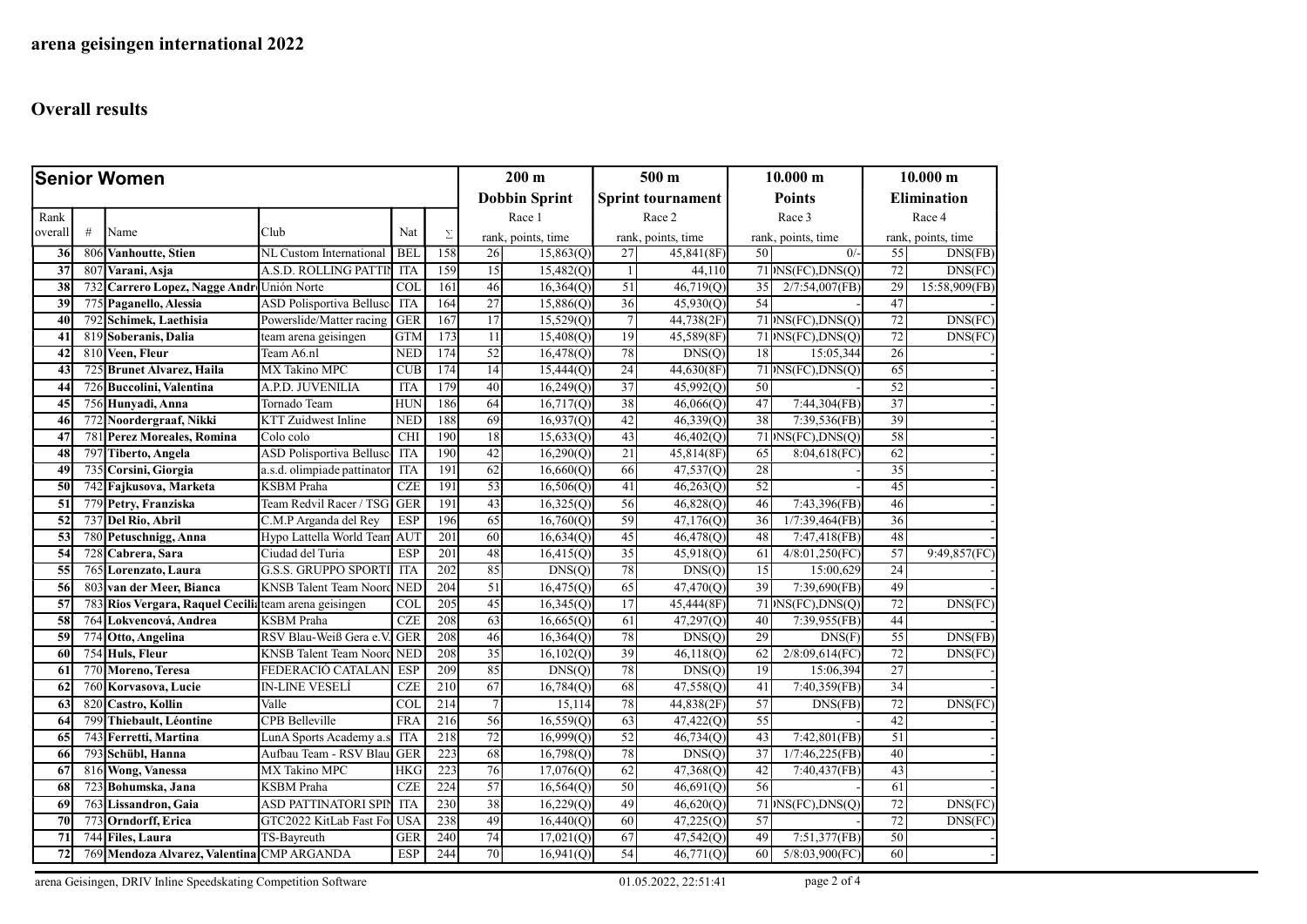| <b>Senior Women</b> |   |                            |                                |            |                      | $200 \text{ m}$ |                          | 500 <sub>m</sub> |                        | 10.000 m |                                                              | $10.000 \text{ m}$ |                    |
|---------------------|---|----------------------------|--------------------------------|------------|----------------------|-----------------|--------------------------|------------------|------------------------|----------|--------------------------------------------------------------|--------------------|--------------------|
|                     |   |                            |                                |            | <b>Dobbin Sprint</b> |                 | <b>Sprint tournament</b> |                  | <b>Points</b>          |          | <b>Elimination</b>                                           |                    |                    |
| Rank                |   |                            |                                |            |                      | Race 1          |                          | Race 2           |                        | Race 3   |                                                              | Race 4             |                    |
| overall             | # | Name                       | Club                           | Nat        | Σ                    |                 | rank, points, time       |                  | rank, points, time     |          | rank, points, time                                           |                    | rank, points, time |
| 73                  |   | 751 Gomez, Sheila          | C.M.P Arganda del Rey          | <b>ESP</b> | 244                  | 71              | 16,957(Q)                | 69               | 47,626(Q)              | 31       | 4/7:39,378(FB)                                               | 73                 |                    |
| 74                  |   | 741 Elli, Matilde          | ASD ROTELLISTICA RC            | <b>ITA</b> | 245                  | 83              | 18,017(Q)                | 71               | 49,515(Q)              | 53       |                                                              | 38                 |                    |
| 75                  |   | 794 Soriani, Letizia       | Rolling pattinatori bosica     | <b>ITA</b> | 250                  | 50              | 16,455(Q)                | 57               | $\overline{46,836(Q)}$ |          | $71$ $N_S$ (FC), DNS(Q)                                      | 72                 | DNS(FC)            |
| 76                  |   | 730 Carreño, Ainoa         | FEDERACIÓ CATALAN.             | <b>ESP</b> | 253                  | 85              | DNS(Q)                   | 78               | DNS(Q)                 | 59       | 7/7:59,877(FC)                                               | 31                 |                    |
| 77                  |   | 740 Duque, Kayla           | GTC2022 Team Florida /         | <b>USA</b> | 253                  | 59              | 16,583(Q)                | 55               | $\overline{46,797(Q)}$ |          | $71$ $\overline{\text{NS(FC)}}$ , $\overline{\text{DNS(Q)}}$ | 68                 |                    |
| 78                  |   | 778 Perlini, Chiara        | Pattinatori Bononia ASD        | <b>ITA</b> | 254                  | 66              | 16,777(Q)                | 58               | 47,029(Q)              | 66       | 8:04,727(FC)                                                 | 64                 |                    |
| 79                  |   | 815 Widua, Chiara          | Aufbau Team - RSV Blaul        | <b>GER</b> | 281                  | 61              | 16,646(Q)                | 77               |                        |          | $71$ $\rangle$ NS(FC), DNS(O)                                | 72                 | DNS(FC)            |
| 80                  |   | 788 Sajgo, Anna            | Tornado Team                   | <b>HUN</b> | 284                  | 82              | 17,934(Q)                | 75               | 50,073(Q)              | 64       | 1/8:02,799(FC)                                               | 63                 |                    |
| 81                  |   | 727 Busser, Loes           | Skeelerclub Oost Veluwe        | <b>NED</b> | 286                  | 77              | 17,130(Q)                | 72               | 49,542(Q)              | 67       | 8:07,927(FC)                                                 | 70                 |                    |
| 82                  |   | 767 Mariani, Pamela        | Renegados                      | <b>CHI</b> | 290                  | 75              | 17,067(Q)                | 78               | DNS(Q)                 |          | $71$ $N_S$ (FC), DNS(O)                                      | 66                 |                    |
| 83                  |   | 750 Genouw, Staci          | Zwaantjes Rollerclub Zan       | <b>BEL</b> | 290                  | 78              | 17,406(Q)                | 76               | 50,152(Q)              | 69       |                                                              | 67                 |                    |
| 84                  |   | 761 Korvasova, Veronika    | <b>IN-LINE VESELI</b>          | <b>CZE</b> | 290                  | 80              | 17,736(Q)                | 70 l             | 49,480(Q)              | 68       |                                                              | 72                 |                    |
| 85                  |   | 758 Jacinto, Constança     | Inline Skating Clube de P. POR |            | 293                  | 81              | 17,813(Q)                | 73               | 49,756(Q)              | 70       |                                                              | 69                 |                    |
| 86                  |   | 818 Yakovleva, Jekatherina | TSSC Erfurt e.V.               | <b>GER</b> | 296                  | 79              | 17,483(Q)                | 74               | 49,921(Q)              |          | $71$ $ NSCFC$ ), $DNS(Q)$                                    | 72                 | DNS(FC)            |
| 87                  |   | 811 Veenstra, lotte        | Team A6.nl                     | <b>NED</b> | 298                  | 85              | DNS(Q)                   | 78               | DNS(Q)                 | 63       | 2/8:18,115(FC)                                               | 72                 | DNS(FC)            |
| 88                  |   | 768 Mcinerney, Lucy        | Skate13 Racing Team            | <b>GBR</b> | 304                  | 84              | 18,047(Q)                | 78               | DNS(Q)                 | 71       |                                                              | 71                 |                    |

Remarks: (W1/2=Warning 1/2, FS1=First false start, DSQ-SF/TF=Disqualification sport-/technical fault, RR=Reduced in rank, DNF=Did not finish, DNS=Did not start)

Race 2 - number. 724 Bormida, Giorgia : FS1

Race 2 - number. 741 Elli, Matilde : FS1

Race 2 - number. 772 Noordergraaf, Nikki : FS1

Race 2 - number. 798 Timms Ariza, Maria Fernanda : FS1

- Race 2 number. 813 Vos, Anke : FS1
- Race 2 number. 815 Widua, Chiara : DNF(Q)
- Race 2 number. 820 Castro, Kollin : DSQ-SF

Race 3 - number. 724 Bormida, Giorgia : ASC from F03(F),ASC to F01(FB)

Race 3 - number. 732 Carrero Lopez, Nagge Andreina : ASC from F03(FB),ASC to F02(FC)

Race 3 - number. 734 Chaparro, Mariana : W1

Race 3 - number. 737 Del Rio, Abril : W1

Race 3 - number. 755 Humanes, Ana : ASC from F03(F),ASC to F01(FB)

Race 3 - number. 765 Lorenzato, Laura : W1

Race 3 - number. 802 Valanzano, Giorgia : DNF(Q)W1

Race 3 - number. 806 Vanhoutte, Stien : W1

Race 4 - number. 728 Cabrera, Sara : W1

Race 4 - number. 730 Carreño, Ainoa : ASC from F03(FB),ASC to F02(FC)W1

Race 4 - number. 732 Carrero Lopez, Nagge Andreina : W1,RR

Race 4 - number. 734 Chaparro, Mariana : W2

Race 4 - number. 736 De Palma, Lucrezia : ASC from F02(F),ASC to F01(FB)W1